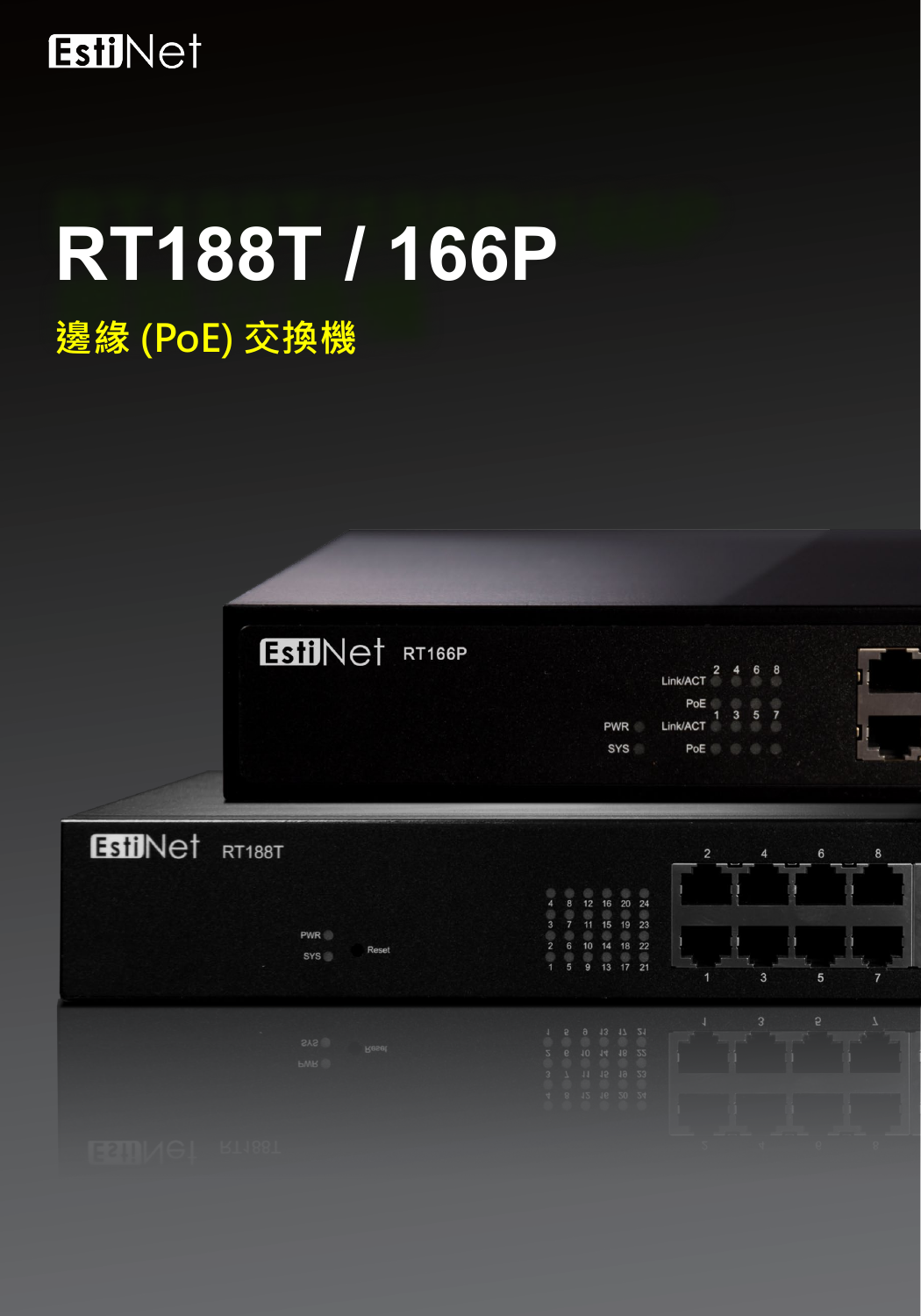

思銳RT188T網路交換機為創新的SDN混合模式交換機,其可在執 行Layer-2網路通訊協定功能運作的同時,提供先進的軟體定義 網路OpenFlow之功能。搭配思銳IoT 網路控制器運作, RT188T可 提供高效率的軟體定義網路管理功能以及即時彈性的網路資源 分配調整功能,因此RT188T非常適合需要高效率及動態調整網 路資源的網路,例如智慧城市骨幹與物聯網網路等環境。

RT188T配備了24個Gigabit RJ45交換埠與4個SFP上行交換埠,核 心交換速度可達56 Gbps,並搭載大小達1024筆之OpenFlow資料 流程規則表、硬體計數器以及硬體OpenFlow量表 (meter), 可有 效率支援軟體定義網路系統之運作。

思銳 RT166P 網路交換機為創新的SDN混合模式交換機,除了可在 物聯網場域給予設備供電外,其可在執行 Layer-2 網路通訊協定 功能運作的同時,提供先進的軟體定義網路 OpenFlow之功能。 搭配思銳IoT 網路控制器運作,RT166P可提供高效率的軟體定義 網路管理功能以及即時彈性的網路資源分配調整功能,因此 RT166P 非常適合需要高效率及動態調整網路資源的網路, 例如智 慧城市骨幹與物聯網網路等環境。RT166P 配備了8個Gigabit RJ45 交換埠與2個SFP上行交換埠,核心交換速度可達20 Gbps,並提供 每埠最高30瓦之供電能力給予連接設備。

#### **重要功能與優勢**

#### **高效能與擴充性**

RT188T/166P為高效能Gigabit 等級交換機, 提供websmart管理功能介面,並整合Open vSwitch OpenFlow交 換機代理程式元件。 RT188T 56Gbps及RT166P 20 Gbps 封包交換處理能力可提供各交換埠間封包Line-rate即時 交換能力,不產生封包遺失問題。而內建之Open vSwitch代理元件則是可讓RT188T/166P與IoT 網路控制 器先進行溝通,支援軟體定義網路運作,具備高度功 能擴充性。

#### **豐富的網路第二層協定支援**

RT188T/166P支援完整網路第二層協定功能,包含流量控制 (Flow Control), 擴張樹協定系列(STP/RSTP/MSTP), 虛擬區域 網路協定(IEEE 802.1Q tag VLAN / IEEE 802.1v protocol-based VLAN),動態模式/靜態模式之鏈結匯集協定(dynamic/static Link Aggregation)與第二層群播支援(IPv4 IGMP Snooping與 IPv6 MLD Snooping)。皆能滿足網路建置者所需要的網路 第二層協定支援功能。

#### **進階QoS支援**

配合思銳IoT 網路控制器與應用,可允許網路管理者依 網路串流服務之不同品質而要求指定其QoS設定。 RT188T/166P可依所指定的QoS設定來進行QoS 差異化服 務,例如對於需要封包低延遲保障的網路服務,如語音 通話或視訊串流等, RT188T可將封包依據要求送入低延 遲高優先權的通訊埠佇列,以確保指定的網路服務封包 可以最低延遲被送出,其所支援的QoS分類,包含依網 路流分類。

#### **豐富的安全性協定支援**

RT188T/166P提供豐富的安全性協定支援, 來保護客戶 網路安全。所支援的網路通訊協定與功能包括IEEE 802.1X、RADIUS/TACACS+、HTTPS、SSL、通訊埠安全存 取控管、廣播風暴控制與Denial-of-Service (DOS) 避免機 制、動態ARP檢查與 IP SourceGuard等功能。

#### **完整的存取控制名單支持 (ACL)**

RT188T/166P 提供網路管理者豐富的存取控制名單功能, 管理者可以透過 ACL 名單設定來限制網路封包 可通過 的區域、過濾未授權封包,及保護網路內需保護區域 之資訊安全。RT188T 目前支持的 ACL 存取保護包含 MAC-based ACL、IPV4-based ACL 與 IPV6-based ACL 等模式。

#### **節能模式支援**

RT188T/166P 內建IEEE802.3az 節能乙太網路 Energy Efficient Ethernet (EEE) , 支援當前節能標準, 可有效降低 能耗,並提供多項智慧功能,如鏈結中斷、鏈結長度偵 測及低流量偵測等節能模式之智慧節能功能。

#### **先進軟體定義網路支援**

RT188T/166P支援當前網路最新趨勢標準軟體定義網路功 能, 其搭載Open vSwitch代理元件, 可支援 OpenFlow 通訊標準。配合思銳 IoT 網路控制器與應用, RT188T/166P交換機可進行高精細度網路流之控制與管 理,例如針對企業網路服務與設備變動,自動化的交換 機設定變更處理、網路流監聽與異常流量監控等功能, 以軟體定義網路模式打造新一代自動化且更安全、易用 之企業網使用方案。





**RT166P(10P) RT188T(28P)**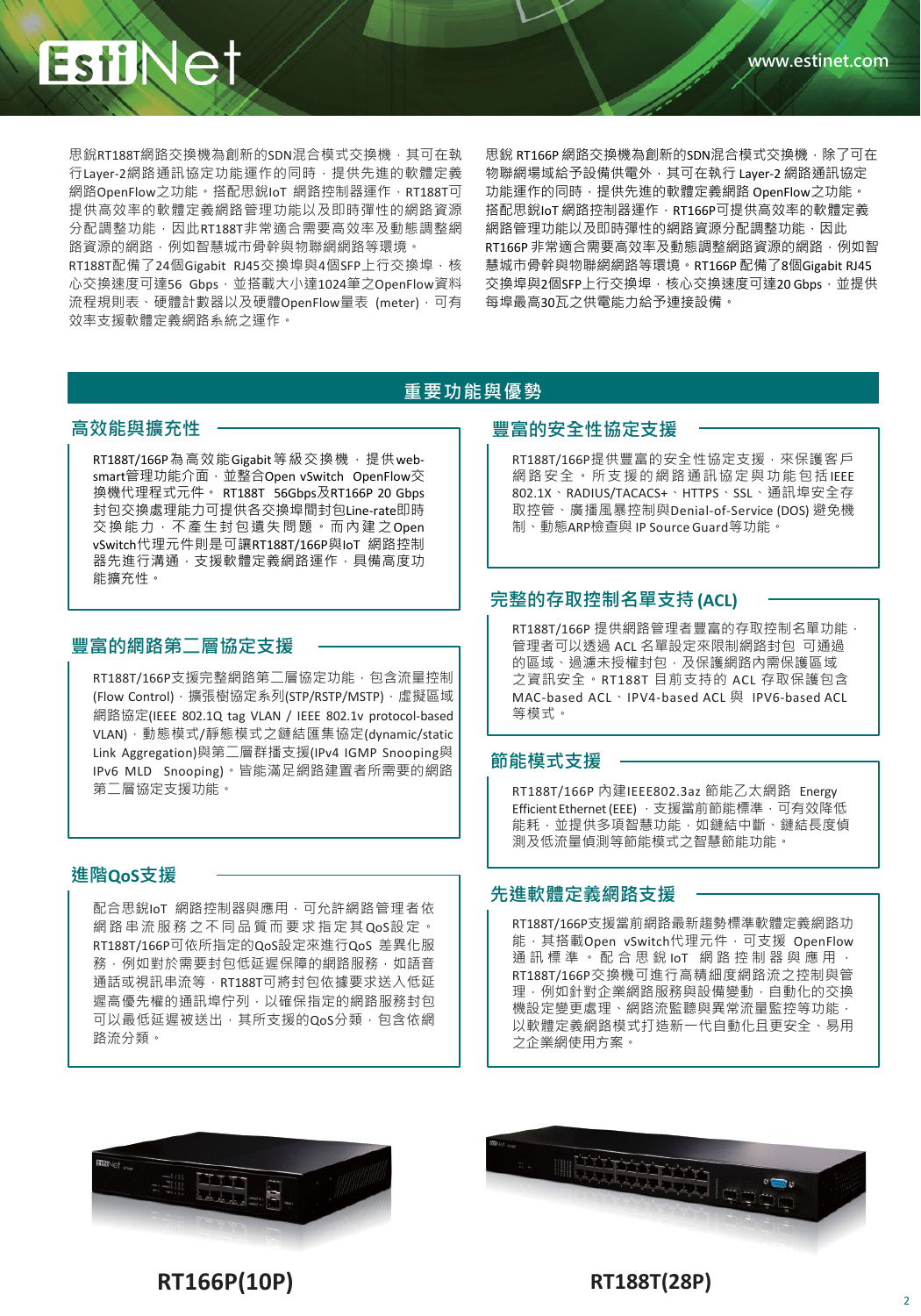## OpenFlow**功能說明**

- ◆ OpenFlow 標準: v1.3
- ◆ Open vSwitch: v2.1.2
- OVSDB管理協議

#### **OpenFlow通道支援能力**

- **◆ IoT 網路控制器至交換機通訊訊息集** 
	- 支援能力(Features) 設定 (Configuration)

**EstiNet** 

- 狀態修改 (Modify State)
- 狀態讀取 (ReadState)
- 指定轉送交換機資料封包 (PacketOut)
- 批次處理邊界訊息(Barrier)
- 角色要求 (RoleRequest)
- 非同步設定 (AsynchronousConfiguration)

#### 非同步訊息 (Asynchronous)

- 上傳控制器數據封包 (Packet In) 資料流程刪除通知 (Flow Removed) 通訊埠狀態 (Port Status) 錯誤通知 (Error)
- ◆ 同步訊息 (Symmetric) 招呼訊息 (Hello) 回應訊息 (Echo) 實驗訊息集 (Experimenter)

#### **網路統計功能**

 Per Flow Receive Bytes

Duration

- ◆ Per Port
	- Receive Packets/Transmit Packets Receive Bytes/Transmit Bytes Receive Drops
	- Receive Error/Transmit Error Collisions

Duration

Receive Frame Alignment Errors Receive CRC Errors

#### **交換機運作模式**

 支援混和模式運作: 傳統網路(Legacy) 傳統網路+軟體定義網路 (Legacy + SDN)

#### **OpenFlow 控制器支援**

- OpenDaylight (ODL)
- RYU
- Floodlight

#### **OpenFlow 協議處理資源**

- OpenFlow 資料流程表規則筆數: 1K
- OpenFlow 硬體量表個數: 150以上
- OpenFlow 硬體計數器個數: 90以上

#### **軟體定義網路通訊規格支援 OpenFlow 支持動作集 (Action)**

- 封包輸出 (Output) / Output Normal
- **◆ 封包丟棄 (Drop)**
- ◆ 品質描述欄位設定 (Set IP DSCP Field)
- **◆ 設定虛擬區域網路 VID/PCP 欄位 (Set VLAN VID/PCP)**

#### **OpenFlow 支援指令集 (Instruction)**

- 硬體支援量表 (Hardware-based Meter)
- ◆ 動作集執行 (Apply-actions)

#### **配對欄位與可用組合模式**

七種可用L2, L3, L4 常用字段組合比對模式,可設定比對之欄位 條列如下: (詳細組合請參考交換機使用者手冊)

- Ingress Port
- Physical Port
- ◆ MAC SA/DA
- Ether type
- ◆ VLAN ID/PCP
- IPv4 SA/DA
- $\cdot$  IPv4 DSCP
- ◆ IPv4 ECN
- ◆ IPv4 Protocol
- ◆ TCP Source Port
- TCP Destination Port
- UDP Source Port
- UDP Destination Port
- ICMP type
- ◆ ICMP code
- ◆ ARP op code

#### **OVSDB 監控功能**

- OpenFlow 控制器鏈結狀態
- 交換機各連結狀態變化監控 (Link Up/Down Event)